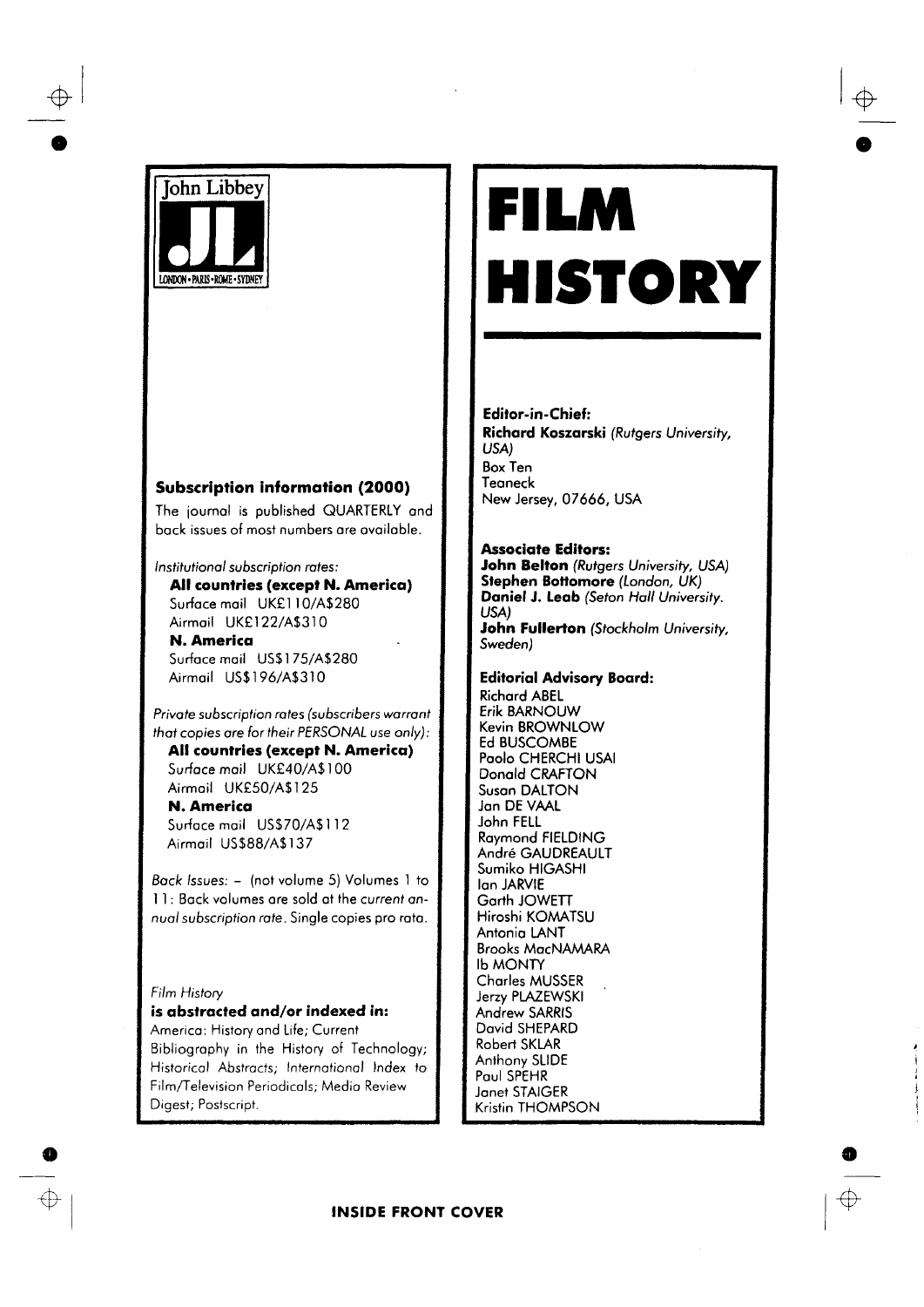Film History, Volume 12, pp. 49–56, 2000. Copyright © John Libbey & Company<br>15SN: 0892-2160. Printed in Malaysia

# **Uncovering an** auteur: **Fred Zinnemann**

# Alan Marcus

ilm director Fred Zinnemann (1907-1997) was a consummate auteur. His twenty-two feature films span an impressive range of genres and include such classics as High Noon (1952), From Here to Eternity (1953), Oklahoma! (1955), A Man for All Seasons (1966), The Day of the Jackal (1973) and Julia (1977). His films present some of the finest performances delivered by actors Gary Cooper, Audrey Hepburn, Marlon Brando, Orson Welles, Grace Kelly, Jane Fonda, Burt Lancaster, Montgomery Clift and many others.

Raised in Vienna and educated in law, Zinnemann was an intellectual who managed to chart an independent course through the vagaries of Hollywood. His pictures were mostly made for the major studios, though in subject matter and technique they often ran contrary to prevailing norms. Whether it was shooting on-location in a neo-realist style with non-actors (The Search, 1948), selecting a non-commercial topic such as disability (The Men, 1950), or choosing to make an anti-heroic western (High Noon, 1952), Zinnemann quickly established a reputation for doing things differently. Yet, the studio bosses respected him and the finished films often reflect his 'director's cut'.

But Fred Zinnemann is also a filmmaker about whom curiously little has been written. At a time when the notion of the auteur is still very much alive, as evidenced by the exponential output in articles and books on Alfred Hitchcock, Fred Zinnemann remains a neglected figure. The first scholarly book on the director published in English, The Films of Fred Zinnemann: critical perspectives, appeared in 1999, and features an excellent collection of essays edited by Arthur Nolletti Jr1.

The lack of literature on Zinnemann is not due to a Kubrickesque reluctance to give interviews. On the contrary, in a number of articles, and most vividly in his 1992 autobiography, he provides us with candid insights into his work<sup>2</sup>. Nor did his talent go unrecognised by his peers. Zinnemann received four Academy Awards, two Directors Guild of America awards for Best Director, the first John Huston Award for Artists Rights, and numerous other accolades<sup>3</sup>.

Zinnemann's films do not bear the visual watermark of a John Ford or an Alfred Hitchcock picture. However, one can discern a clear and unifying narrative theme within the auteurist spine of Zinnemann's work. In his own words, his stories are 'about the human spirit refusing to be broken'<sup>4</sup>. When I first read that simple self-observation, I immediately thought of Gary Cooper's beleaguered and yet resilient sheriff in High Noon, Frank Sinatra's tragic figure in From Here to Eternity, and the moral integrity of Paul Scofield's Thomas More in A Man for All Seasons.

The cinematic coherence of this underlying theme is apparent, in spite of the fact that Zinnemann usually chose to work with different actors, writers, producers, cameramen, editors, composers and other collaborators on each of his projects. In several instances he made two or three films with the same colleague, but on only two projects did

Alan Marcus is a cultural historian, filmmaker and Lecturer in Film Studies in the Drama Department at the University of Manchester. Address: Drama Department, Manchester University, Oxford Road, Manchester M13 9PL, England. Email: alan.marcus@man.ac.uk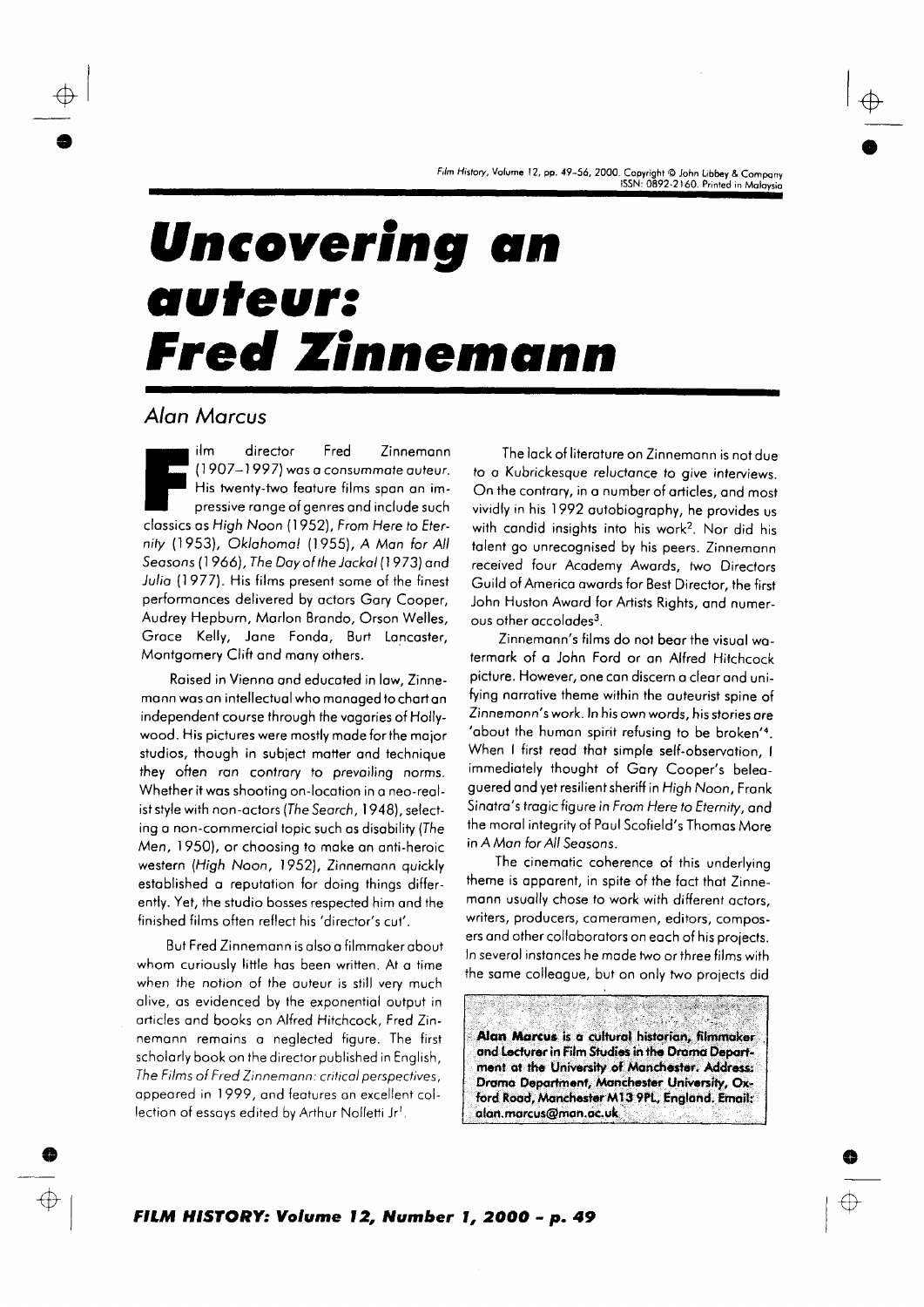he work with the same director of photography<sup>5</sup>. This factor may be a chief contributing reason for the greater diversity of visual style in his pictures.

Another overlooked pattern is the lineage of powerful performances inherent in Zinnemann's films, whether by novices or experienced actors. His reputation as an 'actor's director' was linked to the importance he attached to the process of casting. 'The key to the success of a film, is the casting - the actors', he observed. 'By success I mean whether it comes off or doesn't come off, forgetting whether it makes money or not'<sup>6</sup>. His approach to directing actors, and in particular his interest in semi-documentary techniques, were among the subjects I wished to discuss with him. Early on in his career, Zinnemann was strongly influenced by Robert Flaherty, the legendary 'father of the documentary'. He spent a period of time working as an assistant to Flaherty in Berlin in 1931.

'Professionally, he was my godfather', Zinnemann explained when discussing Robert Flaherty with me. After studying Flaherty's films, I had travelled around the world visiting the communities where he made them, and had written about the legacy of Flaherty's Nanook of the North (1922)<sup>7</sup>. I was thus intrigued to learn about the impact Flaherty had on Zinnemann's approach to making movies.

I had the opportunity to do so when I was invited to talk with Fred Zinnemann in June 1996, in the year before his death. The interview was held in his comfortable office suite, located in the same Mayfair apartment building in London where he lived with his wife, Renée. He greeted me at the door to his office and, walking with a cane, offered me a chair in the living room. We then spent several hours talking about a range of subjects. The following is a portion of the interview. I began by asking him about Robert Flaherty:

FZ: Well, I met Flaherty in my formative years and I was lucky enough to have spent six months with him. I learned from him particularly that one should stick to one's guns, and try to follow one's instincts in making a film. Which at times, of course, is not easy.

AM: Many times, I would have thought.

FZ: In his whole life he only made six pictures, because of that. I tried to live up to that with a certain amount of success. He certainly influenced

my style of making film in the sense that I liked using the documentary approach to making a film when it's appropriate. It must always be an appropriate thing for the subject, but when there is a chance as in The Men, or The Day of the Jackal, or High Noon, I was always glad to use that. I wanted to organise High Noon in the way a documentary would have been made at that time when the action happened. Except that in the 1880s there was no such thing as motion pictures. So that in using the style, the cameraman Floyd Crosby and I studied very carefully contemporary still photography, particularly the photographs of Mr Lincoln's cameraman (Matthew Brady) who photographed parts of the Civil War in America. That meant that we used a grainy kind of print, deliberately grainy and flat, with a very white sky, instead of a dark sky with pretty clouds on it. So, it reasonably looks a bit like photography of that period and gives it a feeling of being authentic, which was not the usual method at all at the time when this film was made.

AM: What strikes me about both High Noon and The Day of the Jackal in the way that they effectively achieve a sense of suspense, is in the construction, the editing. Of course, the editor on High Noon, Elmo Williams, received an Oscar for the work. I just wonder if you could give me a sense of your approach to the editing of both films, the tight construction, and how closely you worked with the editors.

FZ: There was a difference in the two films in that the final cut on The Day of the Jackal I had the right to do, and the final cut on High Noon was to a certain extent the producer Stanley Kramer's work. Except that I had pre-cut the film in the camera, pre-edited it in such a way that it could be put together only one way. There were clocks in all the important sequences indicating the time, so you could not change the structure very well. Kramer did a very fine job of fine-cutting, but the editing, the basic editing, was done in the camera.

AM: I think part of the great success of both High Noon and The Day of the Jackal is in the pace, the rhythm. From the very first shot it carries all the way through the film.

FZ: Well, that mechanical way in High Noon was an element that I emphasised which was my contribution to the script itself, that I treated the element of time as an enemy. In other words, the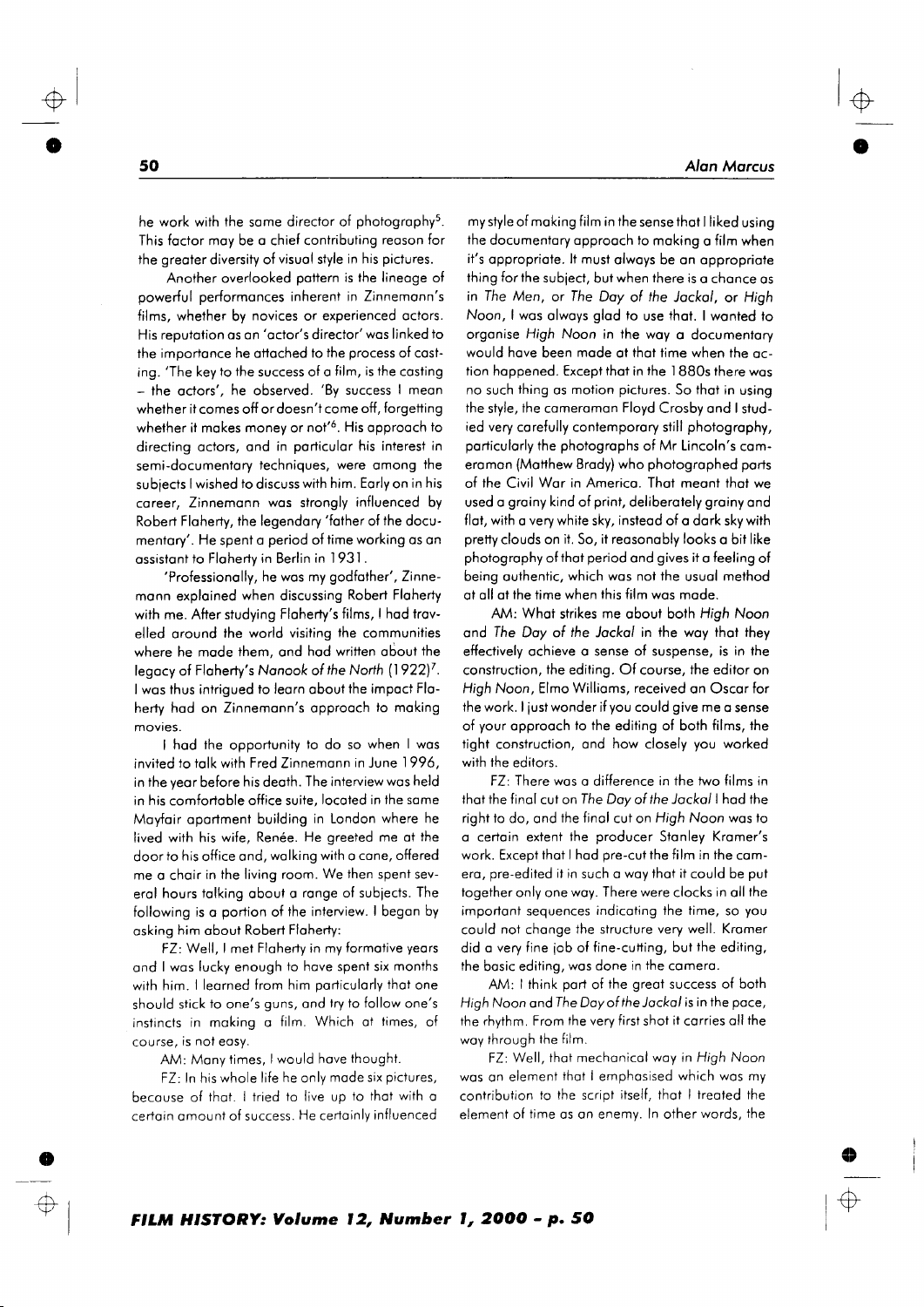

 $\frac{1}{\phi}$ 

Fig. l. High Noon production shot wirh Floyd Crosby (left), Fred Zinnemonn (centre) ond Gory Cooper, 1952. [Photo: Courtesy of Museum of Modern Art/Film Stills Archive.]

fact that the time was running out became a threat in itsel{. The whole thing become in o sense o roce between iime ond the hoppening itself. In the cose of The Jackal, the reason why I wanted to make it was to see if you could maintain tension in a film where the audience knew the ending. I think everybody ot thot time knew thot de Goulle hod not died in that manner. That in itself was a challenge that I found very inleresting. But, in foct, thot hod olso been true with the book.

AM: How did you work with the editor on both films? Did you work very closely with ihe ediior, or did you wait until they put something together, a rough cut, and then talked with them about it?

FZ: Normolly the woy I like to work is to let the editor make his own rough cut without my ever looking at it. So, he does that as I shoot the film. When a production is finished, I always used to go away for two weeks and let the man finish the work, then I looked ot it. Thot woy I come io it fresh, with o sense of whether it wos long, or too short, whether it came off or didn't come off. And from

then on I stoyed with the editor throughout the editing period,

AM: Whot is foscinoting obout the two films is the woy they ochieve ond mointoin o very high level of suspense. In High Noon it is very tightly compocted into thot ninely minutes of clossic construction thot you ochieve. Whereos, in The Doy of the Jockol, you ore hoving to sustoin thot high level of suspense over o longer period of time.

FZ: Yes, in the cose of Doy of the Jockol the interest is partly on its change of scenery and background ond the vorious elements thot go into the whole enterprise. It also hos to do with the way the main character is treated, in that he's totally unemotional and gives nothing away. So that the audience is puzzled and does not know how it is going to come out - I don't give them any hints.

AM: That is what is so striking. Up until the last moment you iust don't know. As the viewer, you also find yourself in the peculiar situation of wanting him to be successful. And you ore disoppointed that he doesn't kill de Gaulle.

s of the contract of the contract of the contract of the contract of the contract of the contract of the contra<br>Seconds of the contract of the contract of the contract of the contract of the contract of the contract of the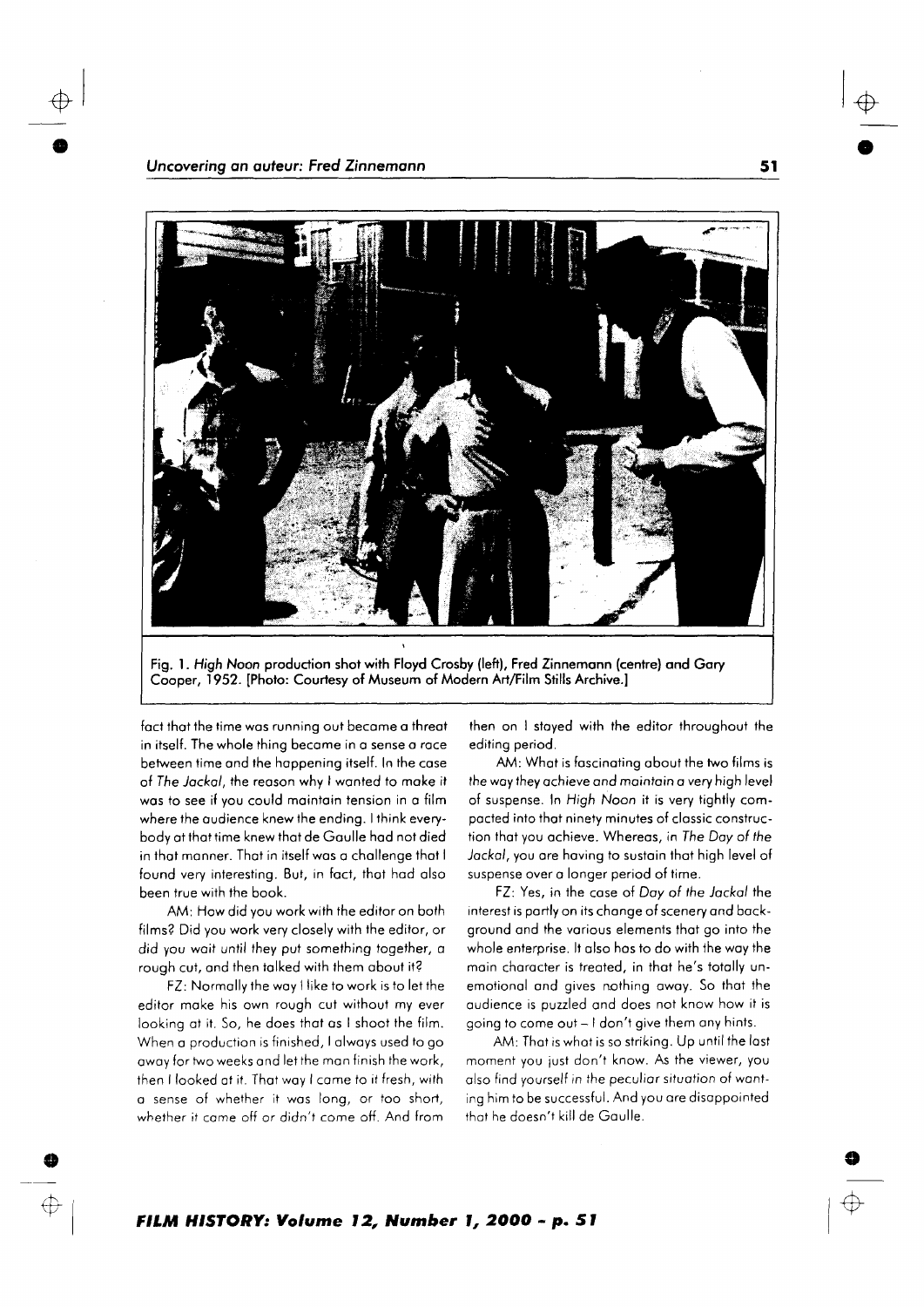FZ: Yes, yes. In fact, there were many tries to kill de Gaulle and nobody succeeded. It was a marvellous security service. Although, I must say that the double that we had was the absolute image of de Gaulle, and nobody could tell the difference. When we shot the exteriors in Paris, de Gaulle had been dead for two years and when civilians went walking by and saw de Gaulle they couldn't understand it. They were absolutely confused, and the French don't like to be confused.

Lauahter

AM: Both films deal with political themes. The Day of the Jackal is more overt - the opposition of the generals against de Gaulle. But in High Noon, much of course has been written about the way Carl Foreman was commenting on the McCarthy era. In your autobiography, however, you mention that at the time you were perhaps less aware, or less interested in whatever political metaphors there might be in High Noon.

FZ: I was totally disinterested, never thought of it. It never occurred to me. This for me was not a political film. This was read into it because a lot of people shared Carl Foreman's concept without really thinking beyond it. I don't think that the film survived because of its political value. It survived simply because I tried to deal with basic questions of human conduct. Curiously enough, originally I felt that the best description when I was asked 'what is the film about?', was to quote Stevenson's remark: 'a man's character is his destiny'. As you probably know, the picture was treated as just another 'B' Western, and gradually grew beyond that because these questions are much larger than politics. I then came to think of it as a question of conscience.

AM: Yes.

FZ: And now I realise that it really has to do quite simply with self-respect. If you ask me today what do I think, I would say it is about self-respect. Three years ago I would have said it's about conscience. Ten years ago I would have said the characters' destiny. Partly, one gets that from the audience. Either directly or indirectly, they tell you what they see in it without knowing that they are telling you. Which is very good because the entire art of film used to be, and this was very, very important, it used to be subliminal. It used to be subconscious, just like music. In making a movie you did

not think primarily about how to approach it with a rational point of view. You approached it because of the emotional weight and importance that it hod

AM: Your words on self-respect are germane to that whole period in the 1950s when people had their reputations, their moral values, under threat by the communist witch hunts. For example, in your own involvement with the DGA (Directors Guild of America) when that vote was taken, which you stood up against. I am also a member of the DGA, so I am delighted to meet one of the founding members of the quild.

FZ: I am pleased to know that you are a colleague. Well, the DGA was one of the solitary good things that came out of the whole period because it showed that there was a percentage of people who had the guts to stand up for what they believed in, even though there was a very direct economic threat, which was not formalised. It was the blacklist. It meant that if you exposed yourself in your political thinking you wouldn't get a job again. Very simply. And you probably know that when the general meeting assembly happened that fourteen people voted NO, while over five-hundred voted YES, and there were about fifty people who didn't vote, which was also taken as being in opposition. I was one among the fifty. It was one thing to be a director with a track record of excellence and box office success who was needed by the industry. Directors of the calibre of say John Houston or John Ford and so on, had less of a problem along that line than directors who were unknown. I was one of those lesser known ones at that time. One didn't know what was going to happen, other than to declare yourself. That was very good that people were able to declare themselves. But in the end, I think it contributed in a very minor way to the general rejection of Mr. McCarthy,

AM: Gary Cooper was known to have rather conservative political views. Did the writer, Carl Foreman, or others perceive his character in this film as standing up for essentially the liberals standing up for their sense of self-respect, or as you say their conscience? Isn't there a somewhat odd dichotomy between the actor and his views, and those of the writer?

FZ: I don't know how much Foreman told Coop about the political part of it, but Coop was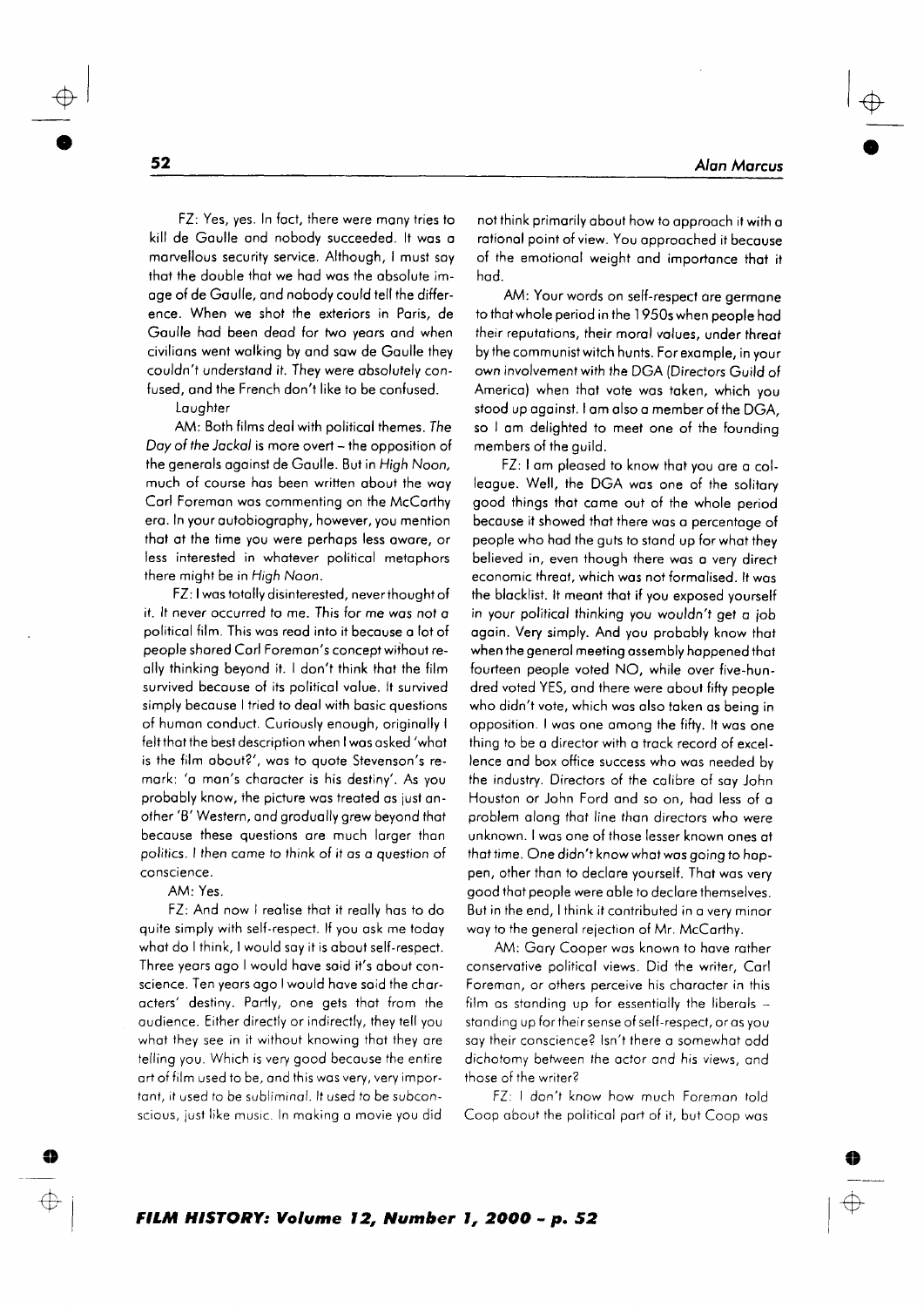on innocent person in that respect. He was a traditionol Americon boy ond I om sure he must hove been omozed when he wos suddenly chorged with being disloyol. Of course, the whole thing wos o joke os for os he wos concerned. Even with the piece of film on him ot the heoring in Woshington, when he was formally asked, 'what is your occupation', ond he soid 'l om on octor'. The whole ploce started to laugh. So that was a bit of insanity, but ogoin I hove respect for whot Foremon thought ond if he thought thot it wos on ollegory, so be it. I did not think it was in my wildest dreams. First of all, I never heard about that from Foreman or anybody else.

AM: So, it wasn't as if he was plotting this theme?

FZ: Not ot oll. They sent me o script which wos ninety per cent marvellous. I added ten per cent. It was a very good western, and what I thought was fabulous was that there were all these people finding very good reasons why they wouldn't stand up, or why they couldn't orwouldn't protest. This is why I thought there wos something unusuol obout this western formula. The politics, I say again, for me were non-existent, ond I would believe thot they were non -exisrent for Coop. I think there hove been too many interpreters of this whole thing, and too many cooks. Too many people who repeat theories by heorsoy. And the bosic thing is quite simple. The bosic thing is the kind of hysterio thot existed becouse of McCorthy, ond the kind of hysterio bosed on the ideo thoi the communists were going to toke over. So thot when John Woyne soid thot the picture was subversive, it was considered subversive becouse the tin stor is o symbol of federol authority. To kick the star on the ground, to throw it down, wos on oct o{ subversion. 5o, therefore the picture wos subversive. This is possibly the reoson why we didn't do better at the Academy Awards.

AM: But you got four Oscors?

FZ: Well the Oscars were for Cooper, which was right. They were for Tiomkin, which was right. There were two for Tiomkin, for the song ond for the music. And there was one more for the editor, who had very little to do with it.

AM: Reolly?

FZ: These cloims ihot the picture wos soved in the cutting room border on insonity.

Laughter

o

 $\bigoplus$ 

i

AM: I was curious about the way you approoch your work ocross o wide ronge of genres. Was it an accident, or were you methodical about n?

FZ: I have to tell you that first of all in my work I am not an intellectual, because I simply react to something, some event or something I've read. It makes me want to make a comment, but it is a comment thot comes from emotion ond nol from reoson. In otherwords, if lheoro child, o disploced war orphan, a ten-year-old kid, saying, 'I'm nobody's nothing', thot mokes me wont to moke o picture about it - which had to do with The Search. The stimulus to me is never intellectual.

AM: Reolly?

 $\frac{1}{\sqrt{2}}$ 

FZ: Never, never. I don't wont to send out messages, because I am not smart enough. Whatever I may think, I don't think it is of any interest. What I feel, I seem to be able to communicate. I never go into it saying 'I want to make this picture becouse Joe Blow is going to ploy the leod, ond Joe Blow is o big stor'. lwontto moke o picture becouse l'm moved by whot it is obout. Thot's o big difference. That's probably why I have mode very few pictures. Because it is increasingly difficult to find something you wont io moke pictures obout. In the ero of my youth ond eorly middle oge we were full of optimism, very ideolistic, still corrying the heritoge of Roosevelt, Mrs. Roosevelt ond Adlor Stevenson.

AM: But ogoin, did you think 'l hoven't done o musicol, why don't I iry o musicol?'

FZ: No. I thought this wos o morvelous new system (the Todd-AO widescreen formot used for Oklahomo!) ond it hos not been tried ond hos greot possibilities. And, it would be greot fun to do o film trying to see what this new medium is capable of, or whot I om copoble of doing with the medium, rother. And this is lovely music, it's o sort of postiche of a western, but it's charming. I remember the effect the stage production of Oklahoma! had on the people in the Second World War when things were not going very well for us, and everyihing wos gloomy. Then suddenly this musicol come ouf, ond it hod o tremendous electrifying upbeat lift to it. So, for that reason I had respect for it. I thought it was a good piece of work. And at that fime, os lsoid, we were very ideolistic ond full of whot Roosevelt hod soid, 'Americons hove nothino

o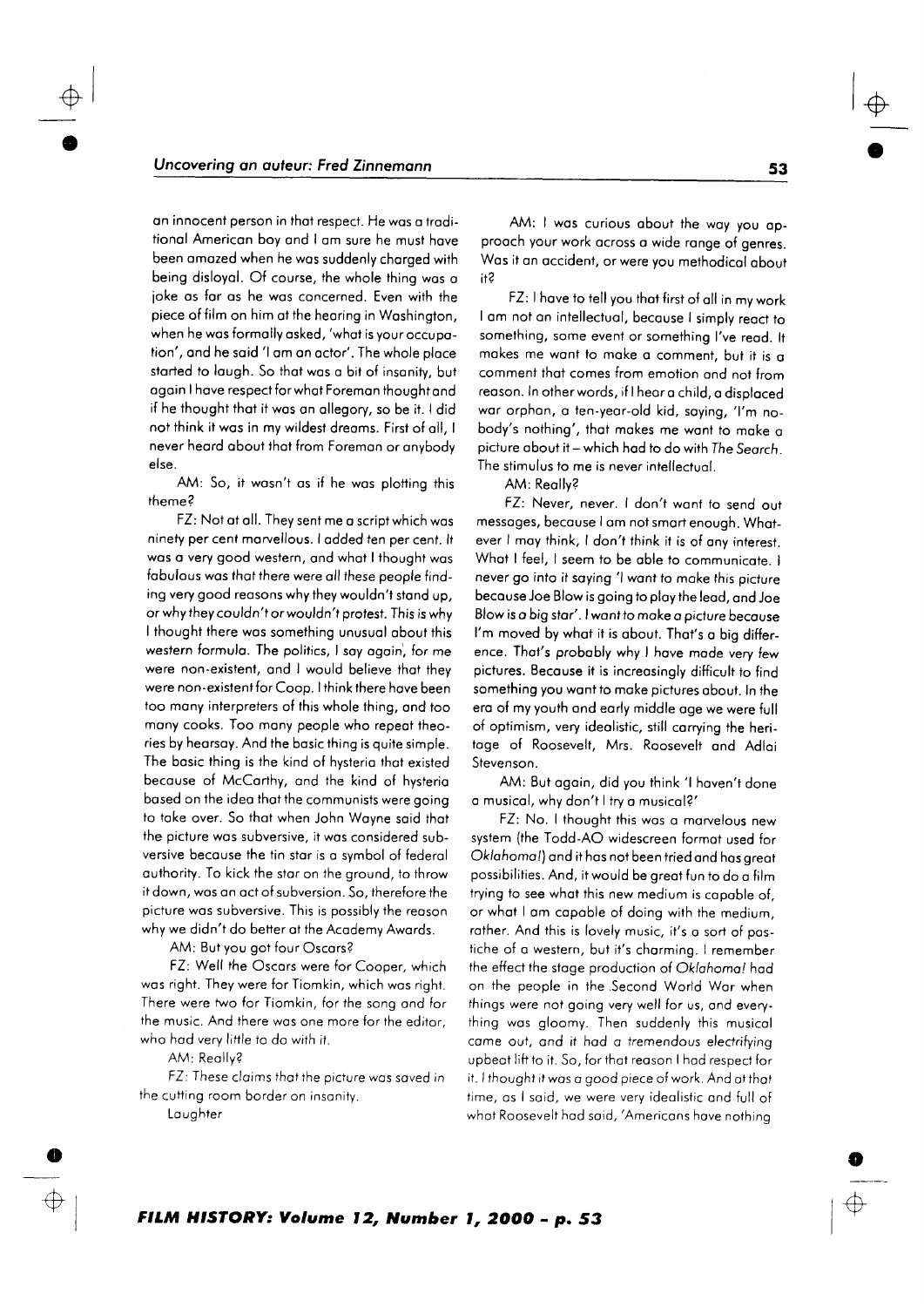

Fig. 2. Fred Zinnemann, n.d. [Photo: Courtesy of Museum of Modern Art/Film Stills Archive.]

to fear, but fear itself'. All that kind of thing. 'Who was afraid of the big bad wolf?' And that's now under great, great pressure. How it will come back I don't know. Because the new generation doesn't know much about it. How could they, poor things? And I mean poor things. They come into a world where there are hardly any more birds left. Anyway that's a whole different story, we'll not talk about that

AM: You said that you had made relatively few films, but you have made a number of what people call classics, like High Noon and Oklahoma!, From Here to Eternity. When people talk about your work, about your films as being classics, what does that mean to you?

FZ: Well it has to do with survival. If a picture,

#### ?Auhor: Sense ?

an art.

AM: You mean realistic, not pretentious.

not just a picture. Let's be pretentious and say it's

FZ: If a piece of art is a great big hit and it's forgotten in six months, then there's something

wrong with it. If it lasts ten years then there is something about it that presents a lasting value for a certain length of time. If it lasts a hundred years then it is certainly valuable. If it survives six thousand years then it's really a great thing. To me 'a classic' is something that is determined by the length of time it has had some meaning for people.

AM: Do you think of yourself foremost as a craftsman or an artist?

FZ: I have the psychology of an artist, and the talent of a craftsman. Instead of psychology there I would say sensitivity.

AM: When you look back across the range of your work, do you see your ideas as a kind of composite? Something worked extremely well here, something worked very well there. Or are there one or two films that you feel most embody your approach to art?

FZ: To tell you the truth I can't stand looking at most of my pictures any more, except for occasional alimpses of one or two sequences that are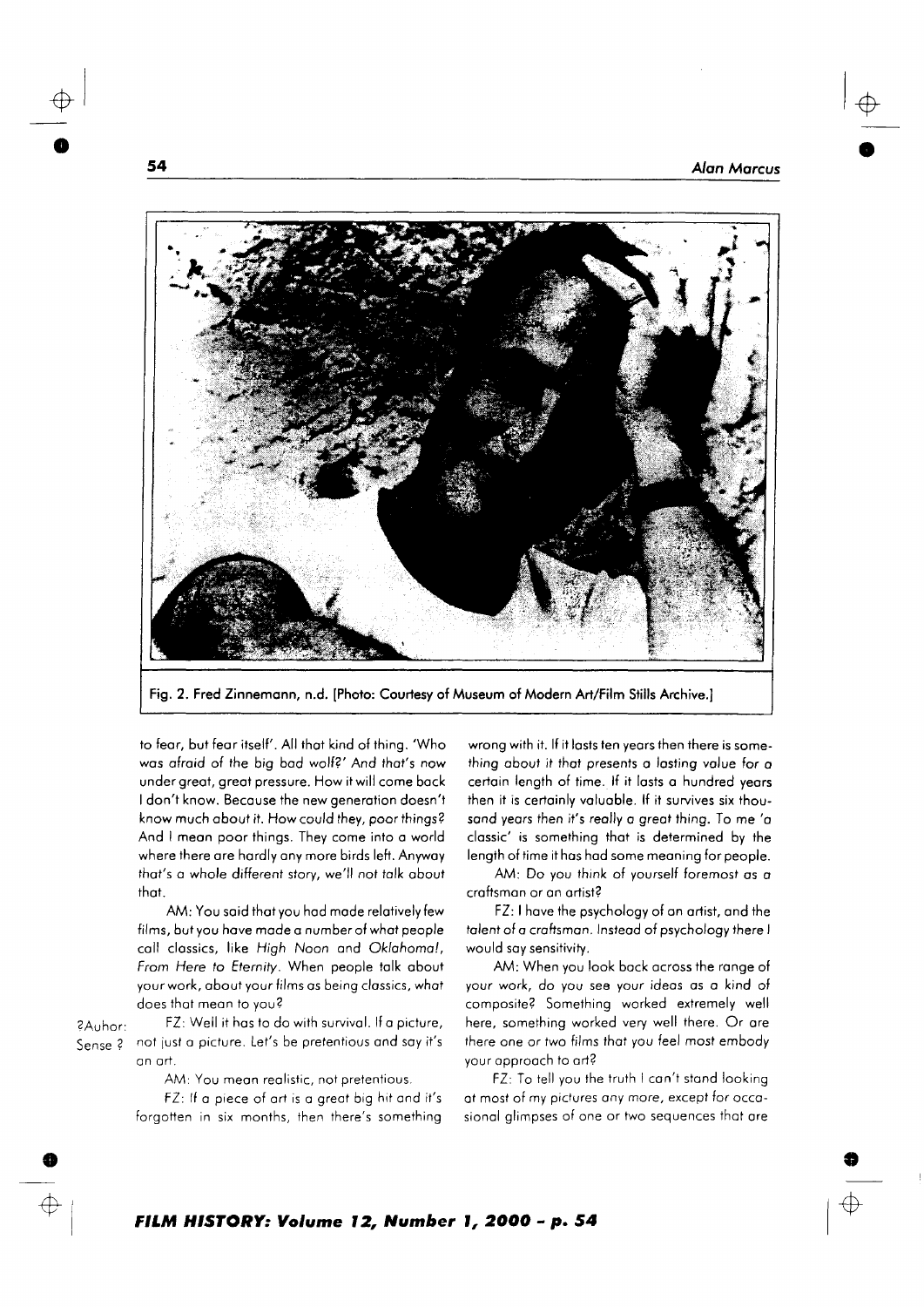very good. By and large I find it boring. I have seen them too often. I don't think of myself in those terms at all.

AM: In your autobiography you mention that 'High Noon is the one picture I directed more than any other which was a team effort'.

FZ: Yes, that's what I meant about Kramer and Foreman - that this script was ninety per cent okay when I first read it. I can't say that the editor made a contribution, but a great contribution was made by the cameraman, Floyd Crosby. At one point he was being accused of doing a lousy job. But, he had the courage to go ahead, even though there was a threat that he might be fired.

AM: What strikes me about High Noon is that it is a film with strong women and weak men. With the exception, of course, of Will Kane, it is the opposite to many westerns.

FZ: Well, let me see. I never thought about that before. I was trying to think of Grace Kelly as a strong woman, which she wasn't. She was a bewildered Quaker girl who found herself in a milieu that she didn't know anything about. She was in the wild west. You know, she came from a different world altogether and didn't know anything. She was quite blank as a human being. Like a piece of paper that had not been written on as yet. The one who was strong was this marvellous Mexican girl, Katy Jurado. She was strong alright.

AM: For example when she said to Harvey, the deputy sheriff, 'I don't like anybody to put their hands on me unless I want them to ... and I don't want you to'. A very strong figure.

FZ: Tremendous vitality, great dianity above everything else.

AM: Whereas the men tend to be weak and to hide. Like when Morgan hides behind the skirts of his wife when Kane comes calling.

FZ: He was the alderman. Total loss of dignity. The only ones who where on Cooper's side had no sense of reality. One was a drunk and the other was a kid.

AM: And in the church it is the women who stand up and say, we must do this, we must do that, but then they are shouted down. Suppressed by men. But as it turns out, weak men, not willing to make a stand.

FZ: Men are speculating too much and the women follow their emotions.

AM: That's right. So there are a number of strong women characters. Even in the end, Grace Kelly does come to her husband's aid.

FZ: She can't help herself, poor thing. She was a lucky piece of castina.

AM: Extraordinary wasn't it?

FZ: Yes, because she gave the illusion of this totally pure image of the virginal feminine ideal of those days. A woman was either a saint or a whore, there was nothing in-between.

AM: Was it Louis Maver who said that?

FZ: Yes, that was very true, and not just because of Mayer. That was a tradition for a long time. One of the great lines in all of film history is in a picture by Buñuel where there is a dwarf and a prostitute, and at one point he says to her, 'You're a whore but I respect you', which I thought was very, very touching in the context.

AM: And also the way that you contrasted the costuming of these two women - the virginal woman all in white, but closeted. Her chest is bound, her sexuality suppressed, contained. As opposed to Ramirez, who was voluptuous, sexy and dressed half the time in a negligee.

FZ: Mother Earth, she was Mother Earth. She was very much like Ethel Waters in that sense. Did you ever see that picture, because that is my favourite one of all - A Member of the Wedding? That died a death at the box office, but it's the best picture that I have ever made.

AM: Why do you say that it was the best picture?

FZ: Well, because I like it best.

His response surprised me. When I got home I watched A Member of the Wedding (1952) again, searching it for clues. Why should he single out this particular film? What was it in this drama that encapsulated Zinnemann's approach to filmmaking? Its production, sandwiched between two of his most famous films, High Noon and From Here to Eternity, suggests little of their brave spirit<sup>8</sup>.

It even seems to be an anomaly in Zinnemann's oeuvre. Adapted from the Broadway stage play by Carson McCullers, the film remains rooted in a static one set environment.

Zinnemann reaffirms that it is his favourite picture 'perhaps because it is not entirely my own - or perhaps because of the quality of pure love that seems to radiate from it so strongly'<sup>9</sup>. His statement